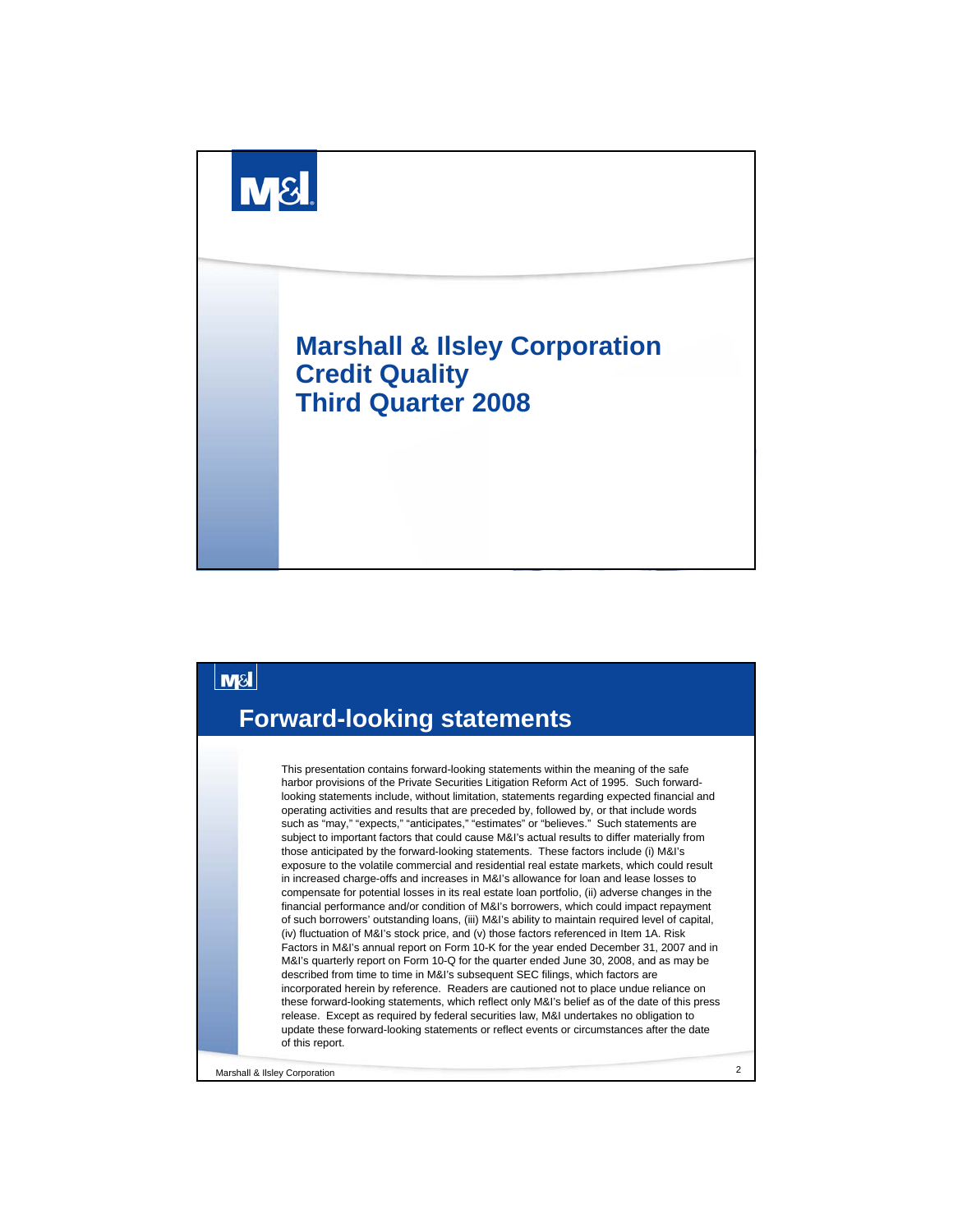

| M& |                                                                           |       |             |       |
|----|---------------------------------------------------------------------------|-------|-------------|-------|
|    | <b>Credit quality ratios</b>                                              |       |             |       |
|    |                                                                           |       |             |       |
|    |                                                                           | 3Q07  | <b>2Q08</b> | 3Q08  |
|    | Net Charge-Offs / Average Loans                                           | 0.23% | 3.23%       | 1.21% |
|    | Loan Loss Reserve / Period-End Loans                                      | 1.01% | 2.05%       | 2.05% |
|    | Non-Performing Loans <sup>1</sup> / Period-End Loans                      | 1.01% | 2.07%       | 2.70% |
|    | Loan Loss Reserve / Non-Performing Loans <sup>1</sup>                     | 100%  | 99%         | 76%   |
|    |                                                                           |       |             |       |
|    |                                                                           |       |             |       |
|    |                                                                           |       |             |       |
|    |                                                                           |       |             |       |
|    | <sup>1</sup> Includes loans 90+ day past due and still accruing interest. |       |             |       |
|    | Marshall & Ilsley Corporation                                             |       |             |       |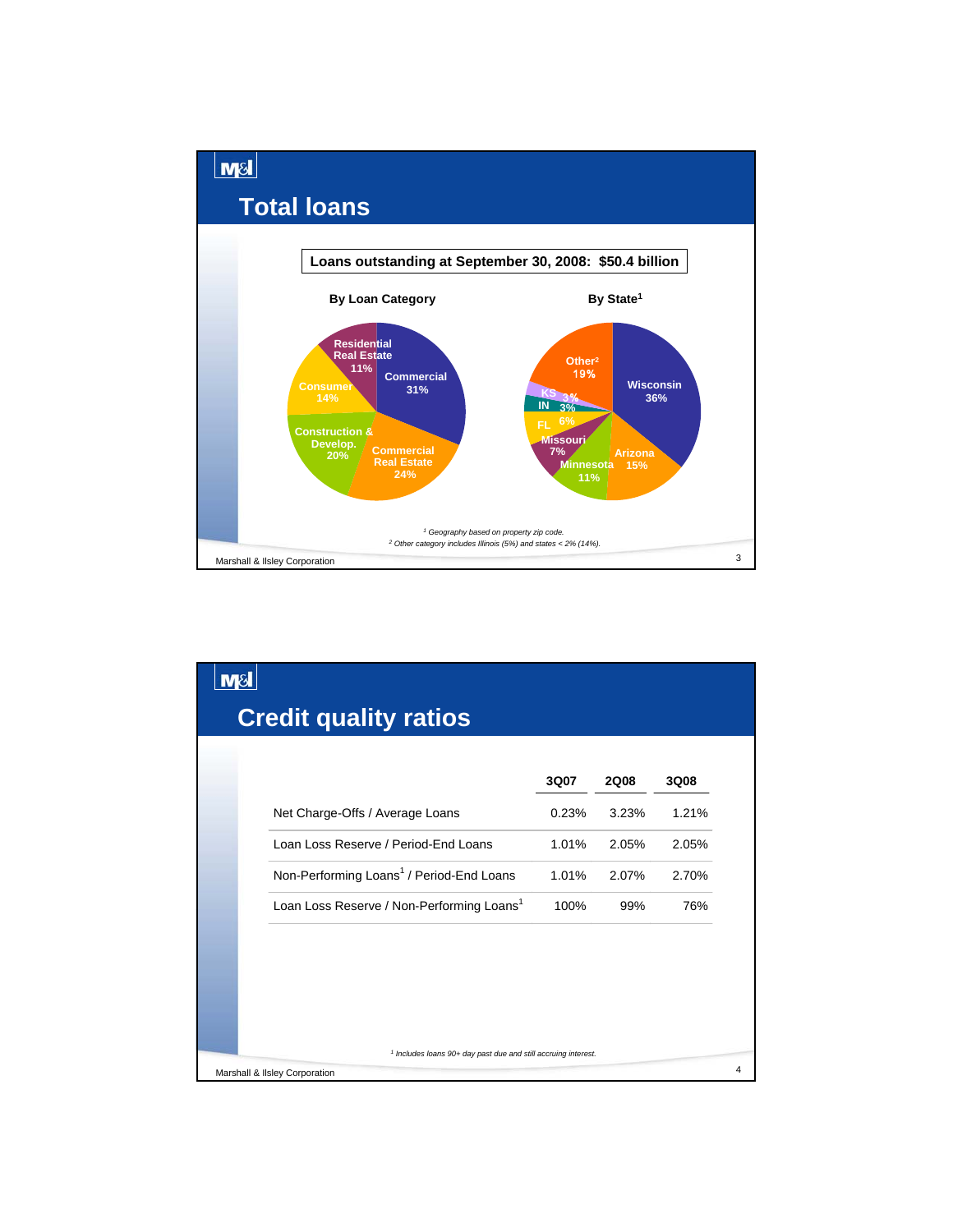

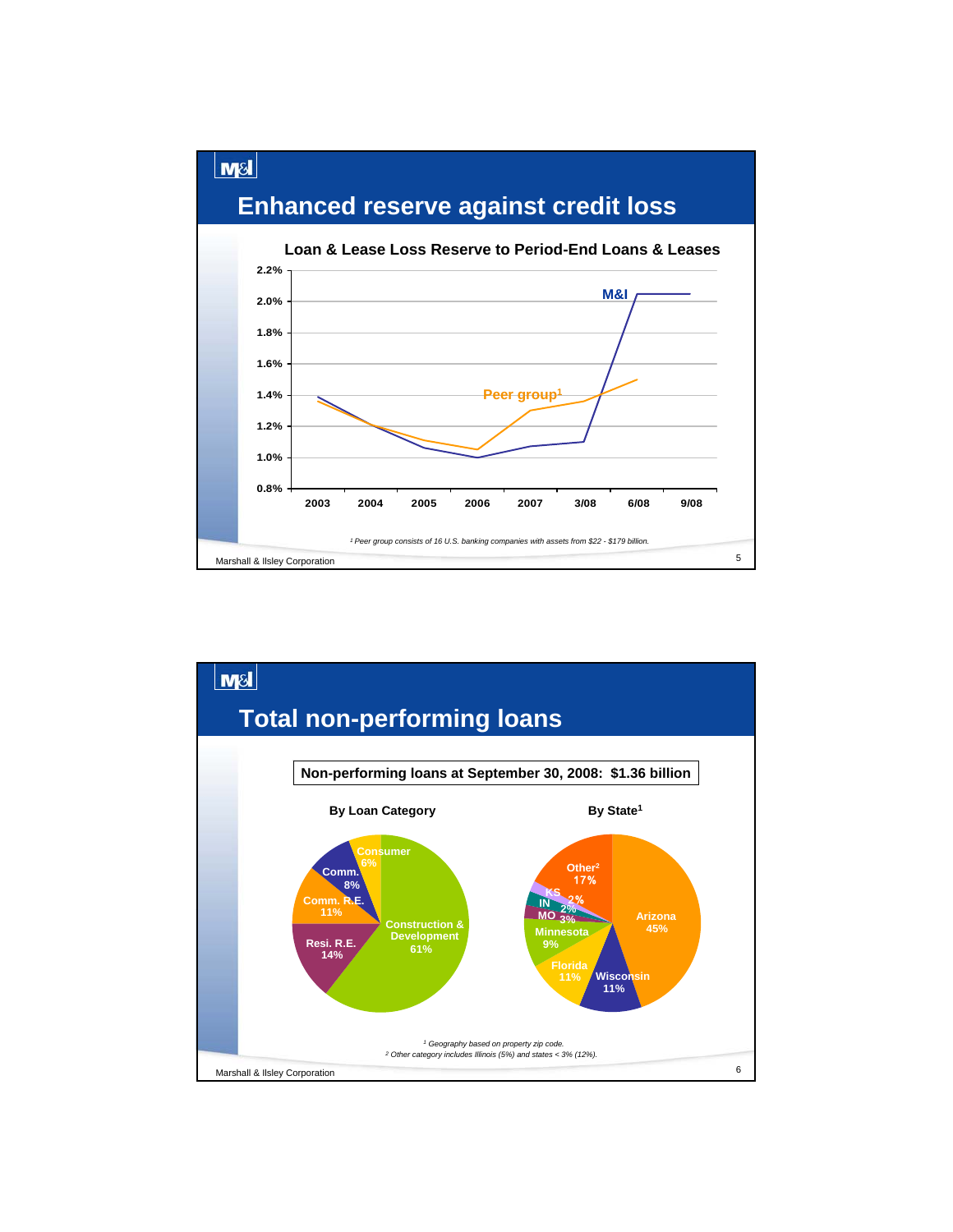

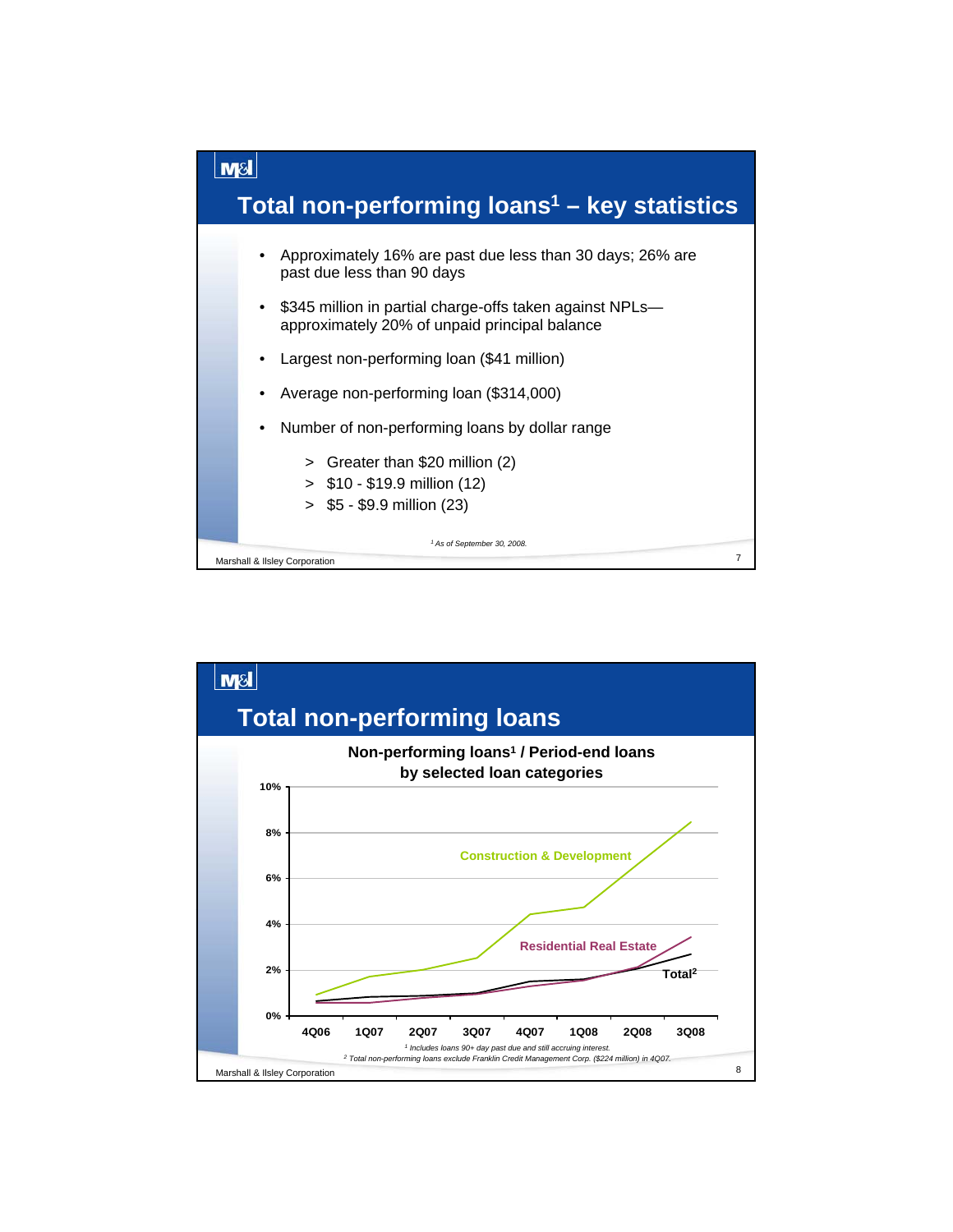

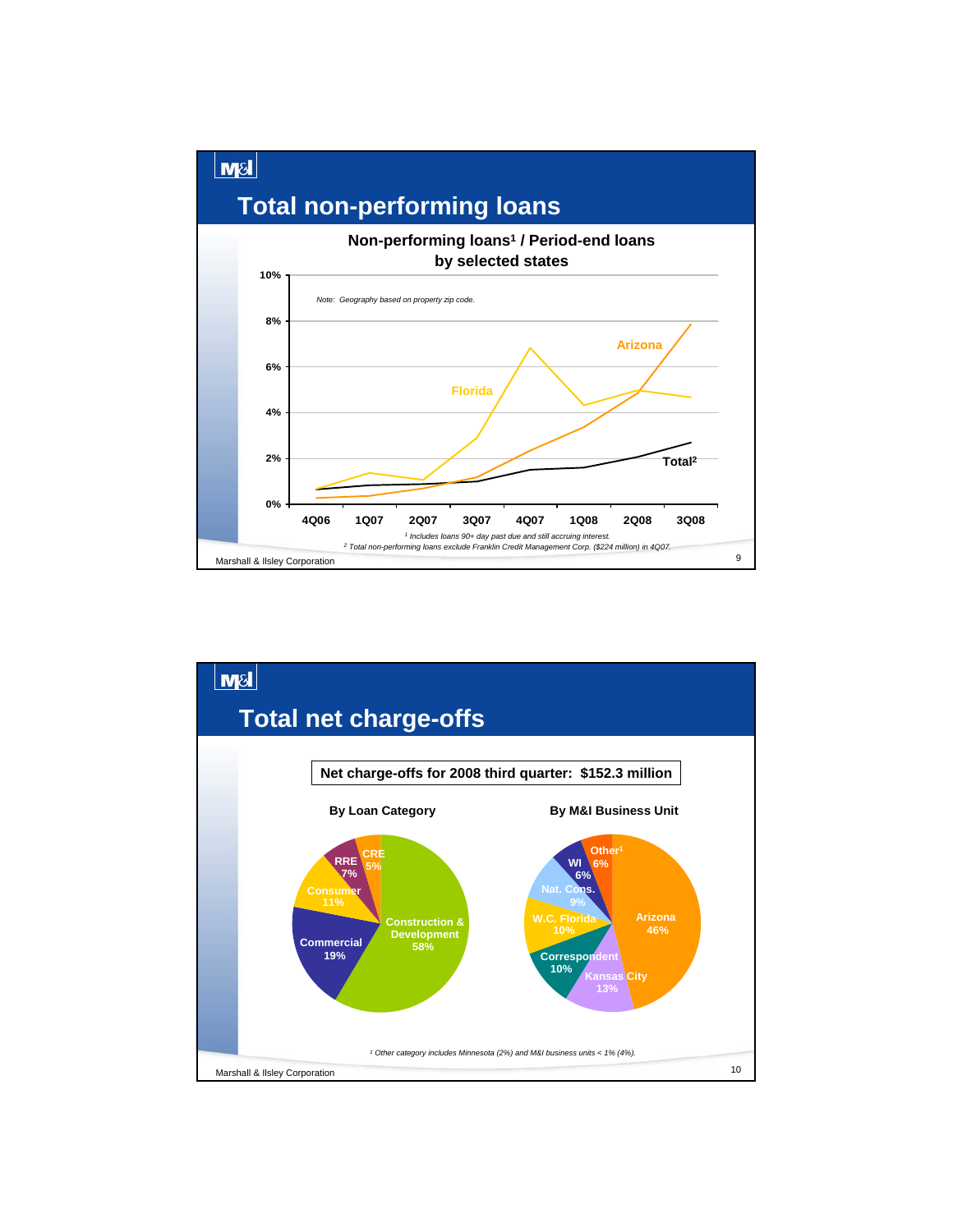

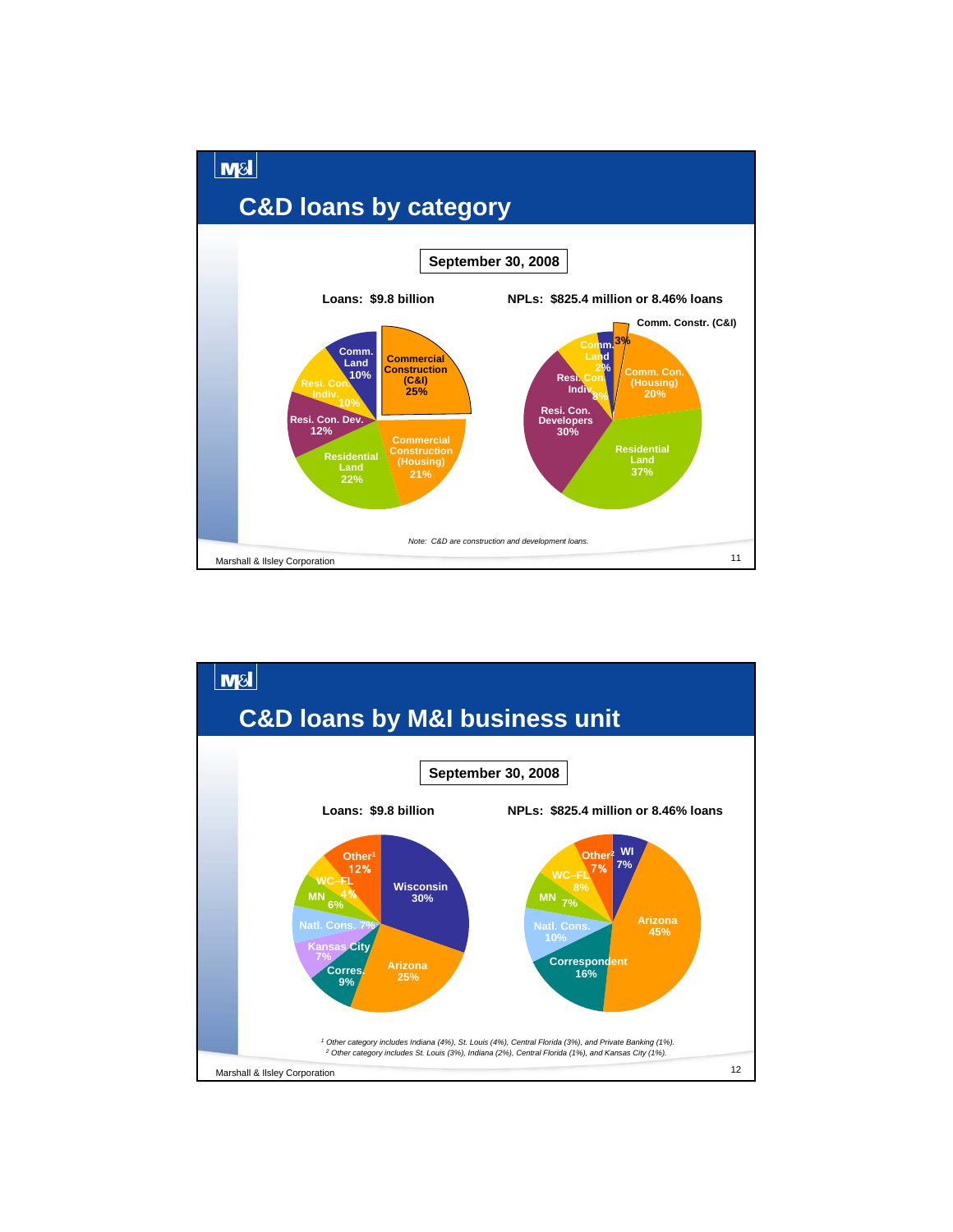

|                                                    | Commercial     |                | Residential                      |                   |                                 |
|----------------------------------------------------|----------------|----------------|----------------------------------|-------------------|---------------------------------|
| \$ Millions                                        | Construction   | Land           | Constr. By<br><b>Individuals</b> | Land              | Constr. Bv<br><b>Developers</b> |
| Total loan portfolio size                          | \$4,447.9      | \$957.6        | \$963.3                          | \$2,189.6         | \$1,201.3                       |
| Average loan size                                  | 3.0            | 0.8            | 0.4                              | 0.2               | 1.0                             |
| Total non-performing loans                         | 188.8          | 22.9           | 64.1                             | 304.2             | 245.4                           |
| Largest non-perforning loan                        | 16.2           | 3.0            | 3.8                              | 19.8              | 40.6                            |
| Average non-performing loan                        | 1.8            | 0.5            | 0.5                              | 0.3               | 1.1                             |
| # NPLs > \$5 million by \$ range<br>> \$20 million |                |                |                                  |                   |                                 |
| \$10 - \$19.9 million                              | 0<br>5         | 0<br>0         | $\mathbf 0$<br>$\mathbf 0$       | 0<br>3            | 2<br>1                          |
| \$5 - \$9.9 million                                | $\overline{7}$ | 0              | $\mathbf 0$                      | $\mathbf{1}$      | 8                               |
| Total                                              | 12             | $\overline{0}$ | $\mathbf{0}$                     | 4                 | 11                              |
| # NPLs > \$5 million by state <sup>2</sup>         |                |                |                                  |                   |                                 |
| Arizona<br>Florida                                 | 2<br>5         | 0<br>0         | $\mathbf 0$<br>$\Omega$          | 1<br>$\mathbf{1}$ | 4<br>$\overline{2}$             |
| <b>Ilinois</b>                                     | $\mathbf{1}$   | 0              | $\Omega$                         | $\overline{2}$    | 2                               |
| Wisconsin                                          | $\mathbf{1}$   | $\Omega$       | $\Omega$                         | $\Omega$          | 1                               |
| Other states                                       | 3              | 0              | $\mathbf 0$                      | 0                 | 2                               |
| Total                                              | 12             | $\overline{0}$ | $\mathbf{0}$                     | 4                 | 11                              |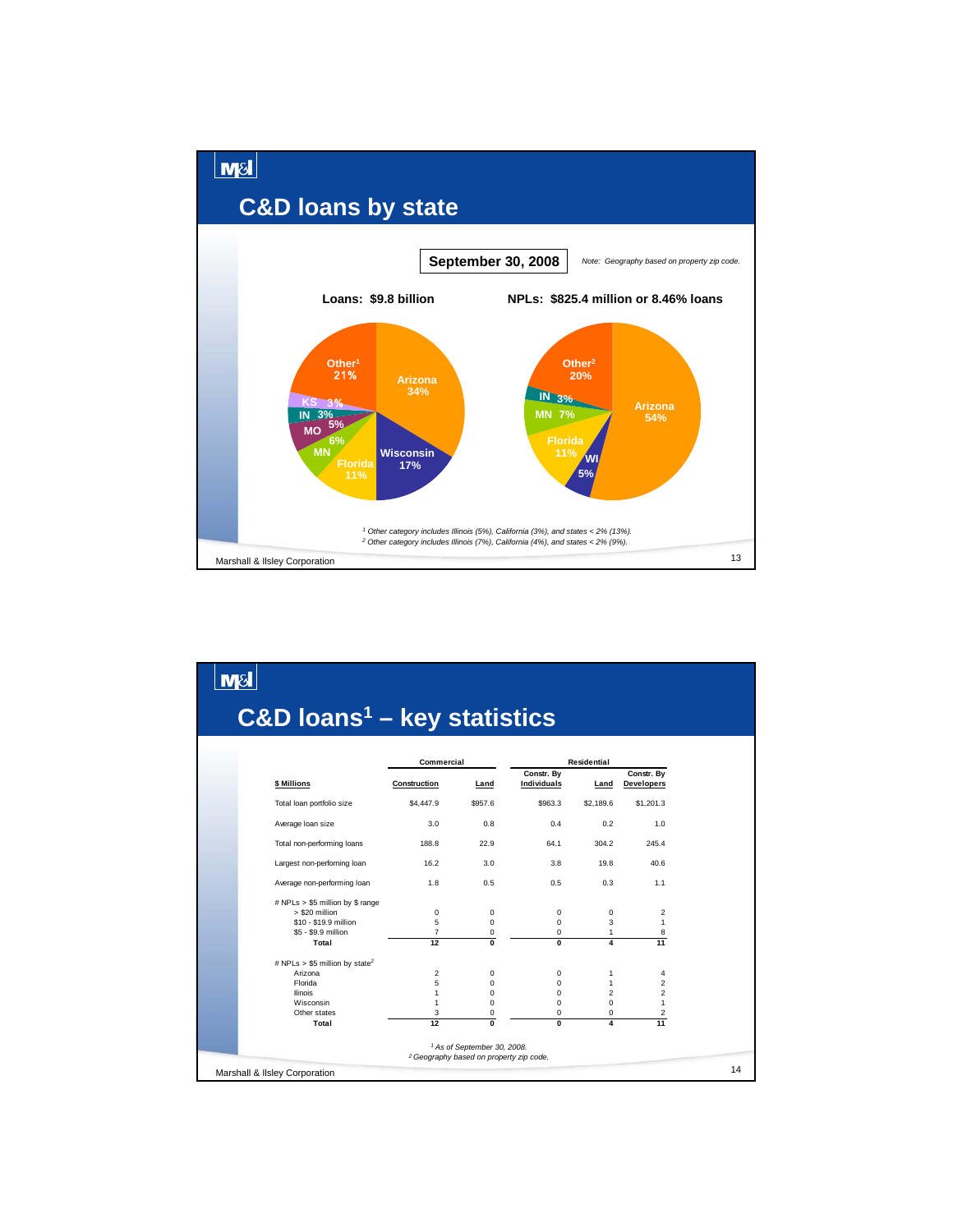

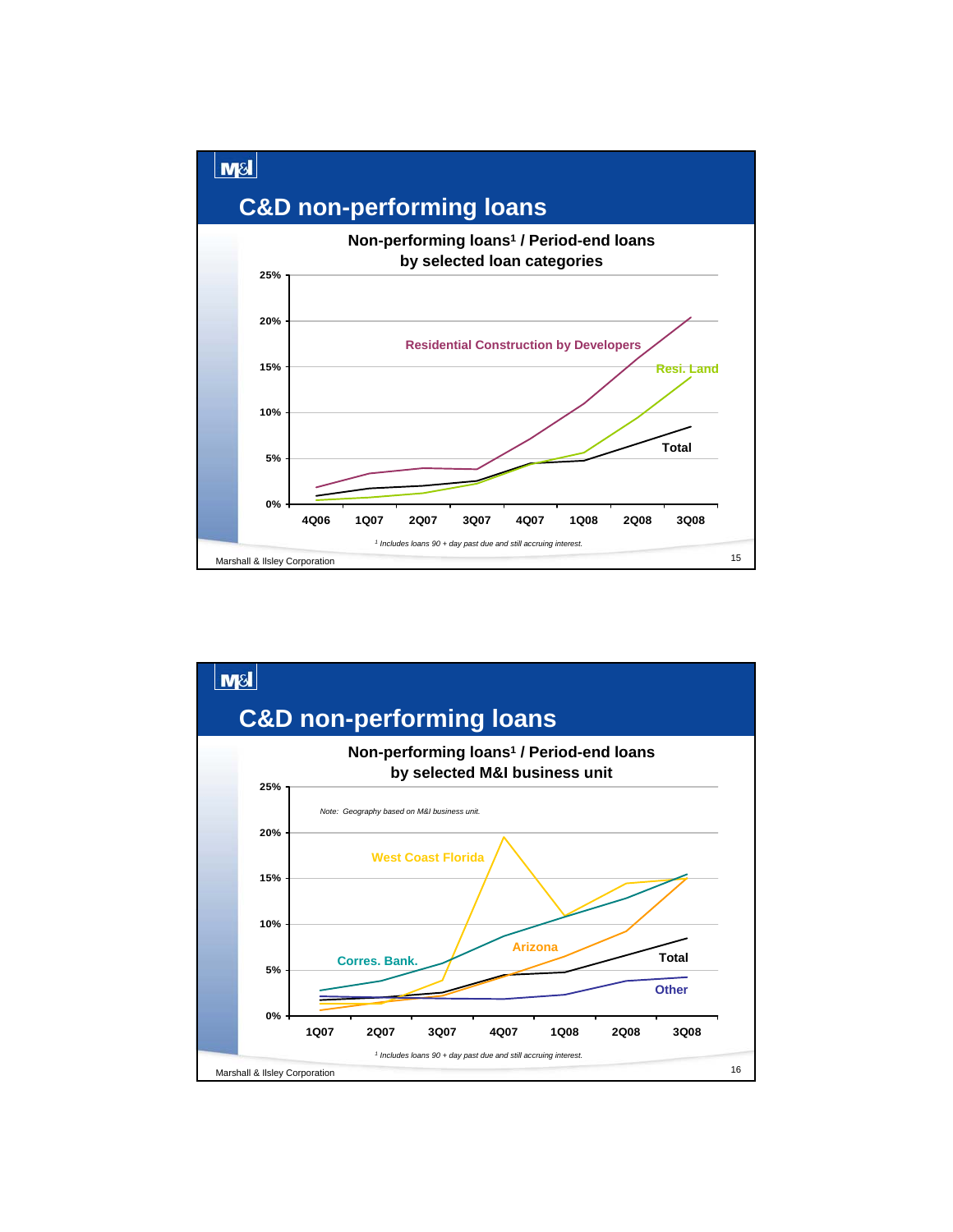

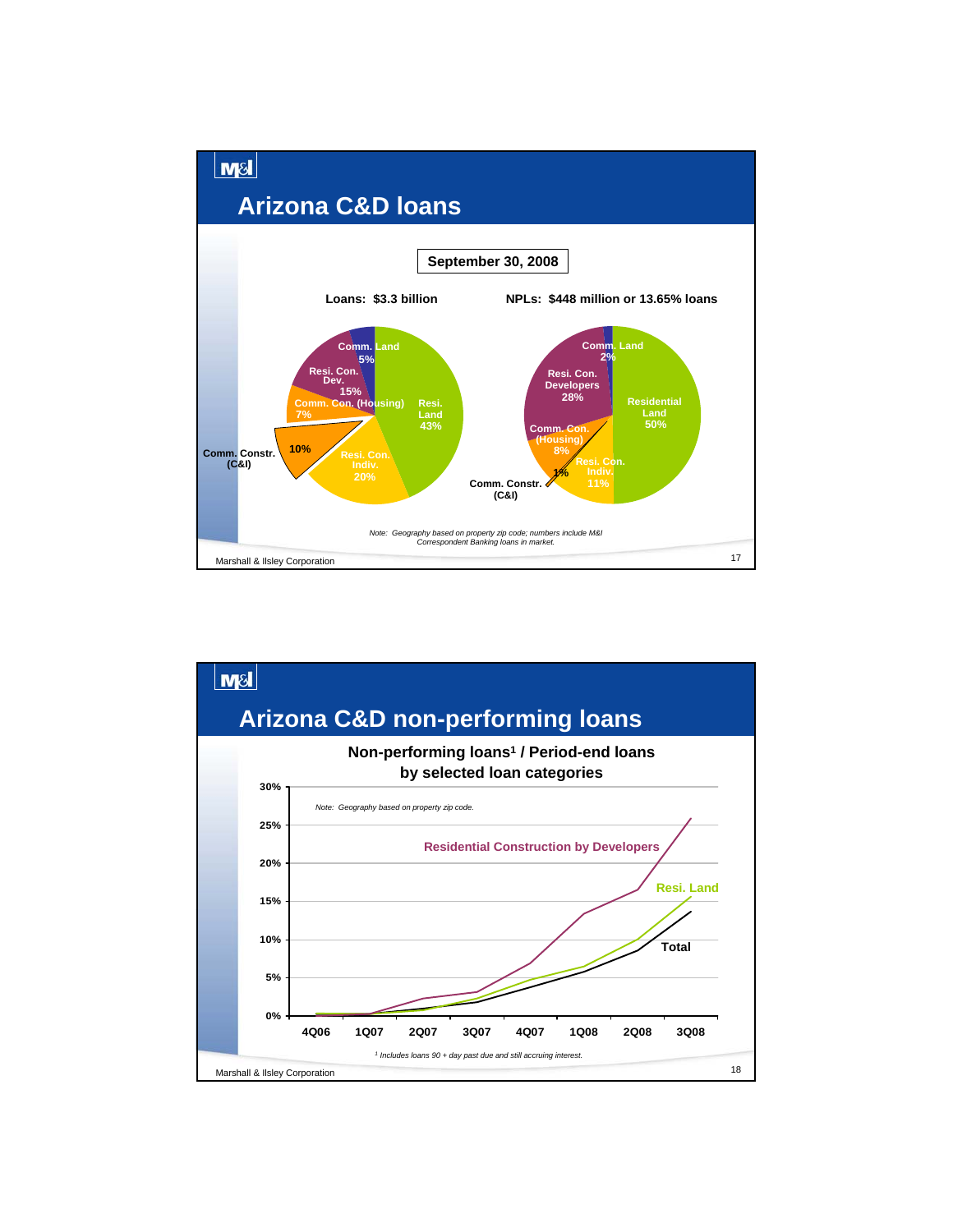

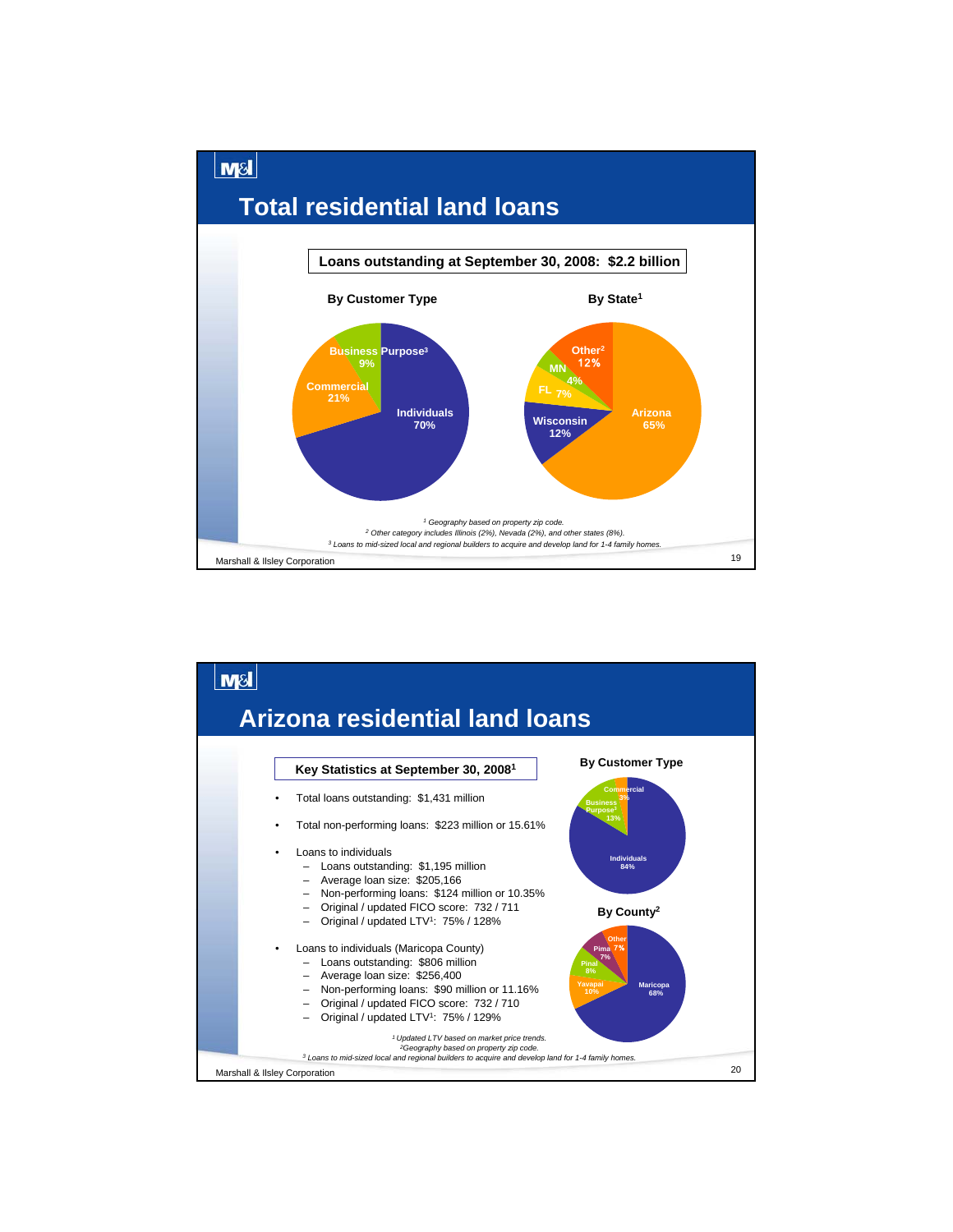

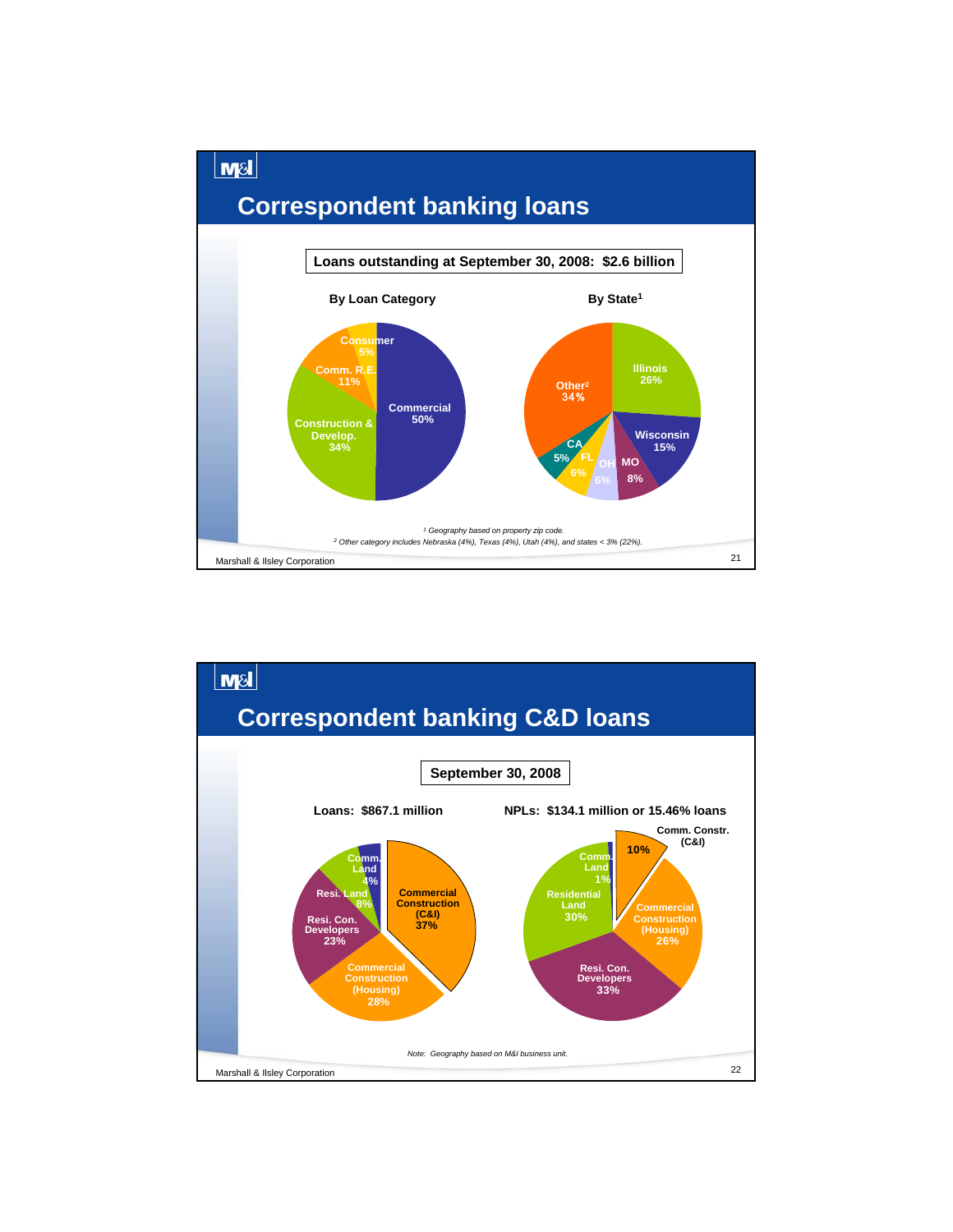

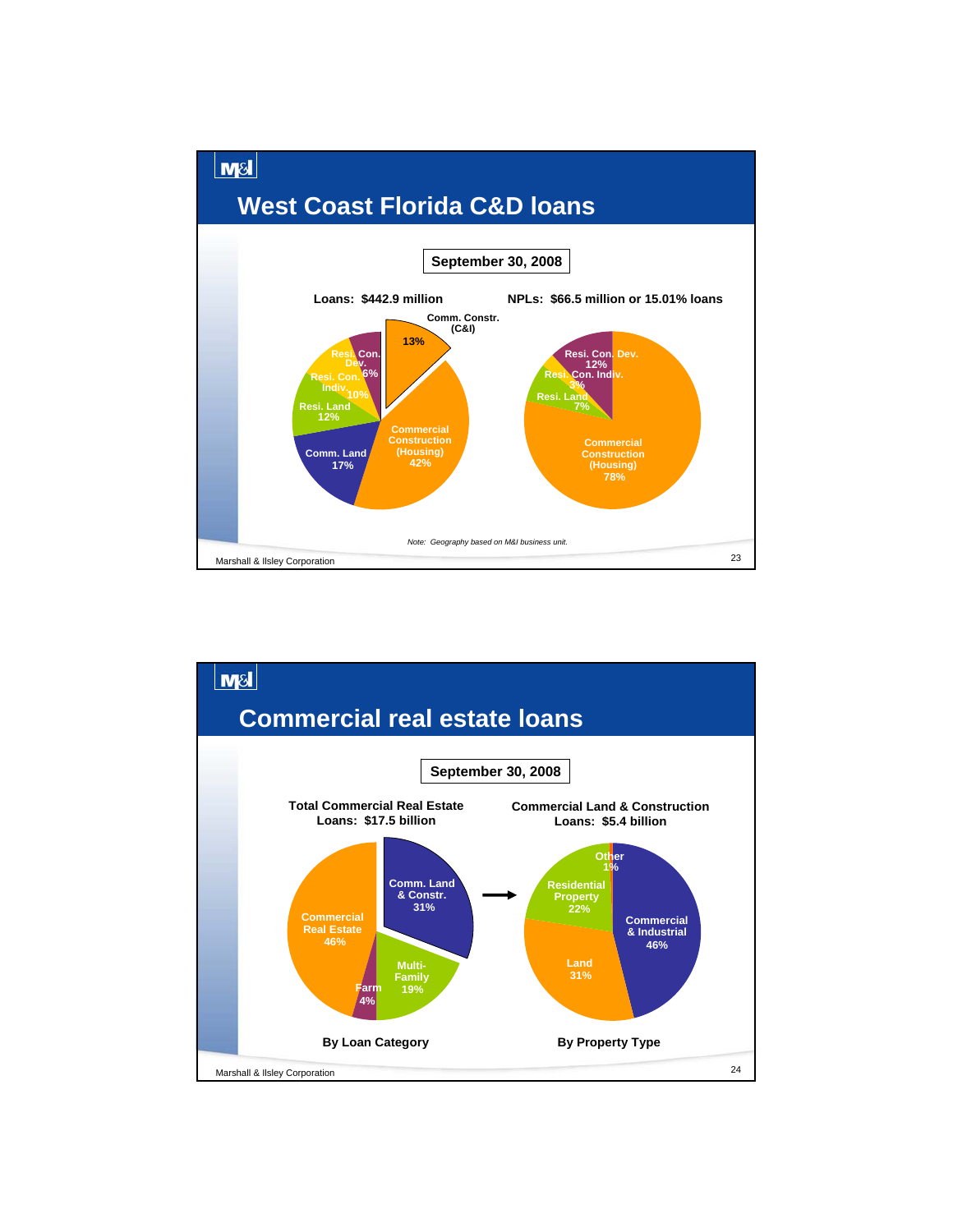